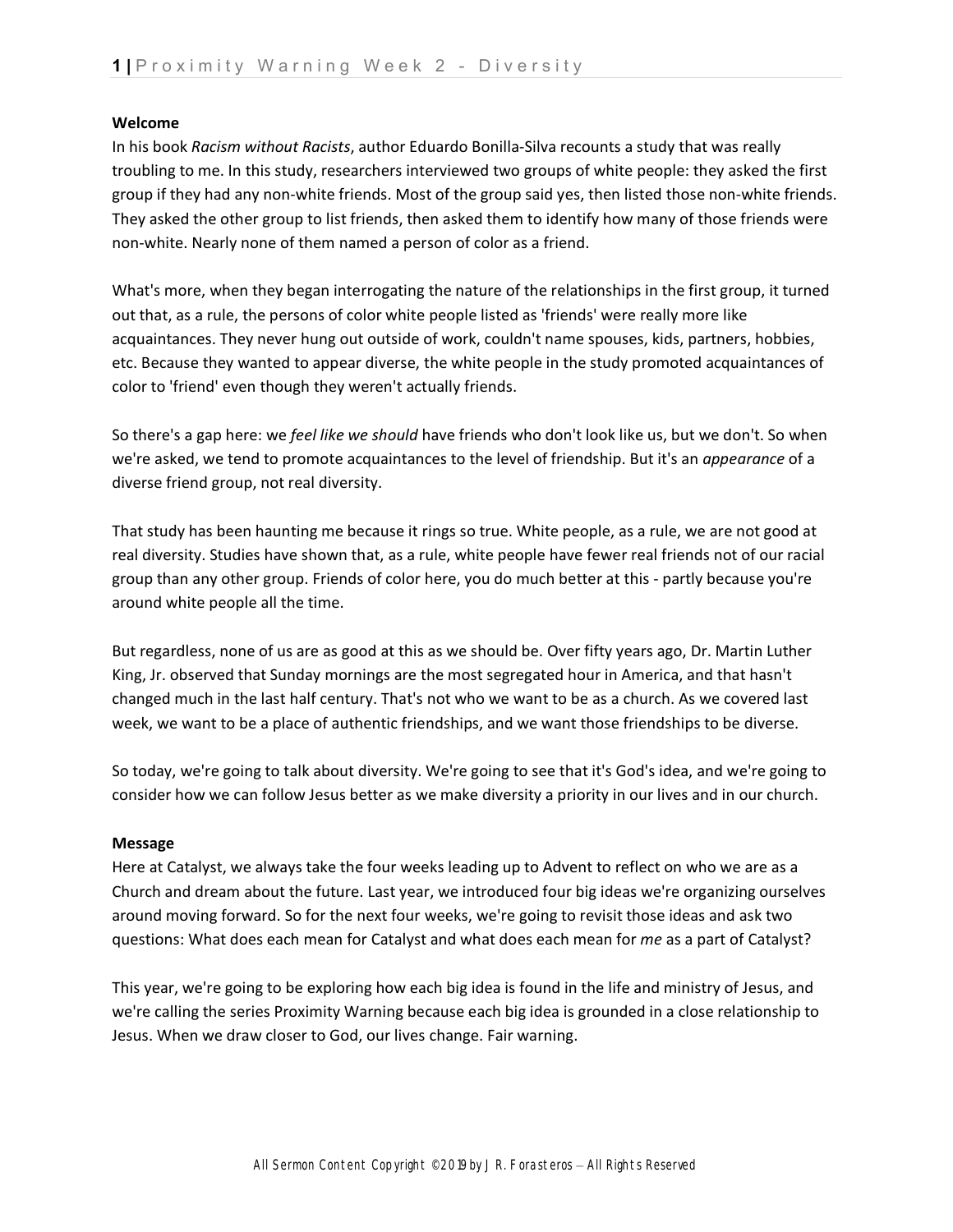We saw that last week when we explored our first big idea, Friendship. We saw how Jesus garnered a reputation as a 'friend of sinners' specifically because he got up close and personal with them. He shared his life with them. Friendship prioritizes proximity.

Our next big idea is Diversity. Of all four of our big ideas, this is the one that can seem, at first blush, to be the least biblically based. Diversity has become, after all, a buzz word in today's culture. Companies now launch diversity initiatives, conduct racial sensitivity training and more. It's fair to ask: by insisting Diversity is one of our four big ideas shaping how God is calling us forward, are we just following cultural trends?

When we introduced this idea last year, I illustrated that this is far from the case. Beginning in the first chapter of Genesis and ending with John's vision of Heaven in Revelation, I showed how diversity has been God's plan for God's people from the beginning. Diversity was God's idea, and if we truly want to be a church that exists on Earth as we will in Heaven, then we have to make diversity a priority. After all, here's what John saw in his vision of heaven:

After this I saw a vast crowd, too great to count, from every nation and tribe and people and language, standing in front of the throne and before the Lamb. They were clothed in white robes and held palm branches in their hands. And they were shouting with a great roar, "Salvation comes from our God who sits on the throne and from the Lamb!" -- Revelation 7:9-10

God is endlessly creative, and intended from the beginning for humanity to spread across the earth and diversify. God looks at our varied cultures and ethnicities as a beautiful mosaic, each of us contributing differently to God's church (this is the body metaphor the Apostle Paul used with the Corinthians - we're all different body parts, but together we make up one body.)

So what does making diversity a priority look like for Catalyst? Why is it so important for us as we look to the future?

When I originally outlined this sermon, it was going to be a bunch of examples of Jesus prioritizing diversity - from the diversity among his 12 disciples to the women who travelled with him (and funded him!) to the diverse peoples to whom he ministered.

[Scripture Slide] But that wasn't the right approach. After all, I don't think you and I need to be convinced Jesus loves everyone. So instead, I want to spend our time this morning in one particular story - one of my all-time favorites. I want to look at the story of Jesus encountering the Samaritan woman at the well.

We visit this story a couple of times a year, I think (like I said, it's one of my favorites). But today, I don't want to focus on Jesus and the woman. I want to attend to the *disciples*. Because if we're being honest, that's where most of us in this room would be in the story. So as we read, pay attention to where they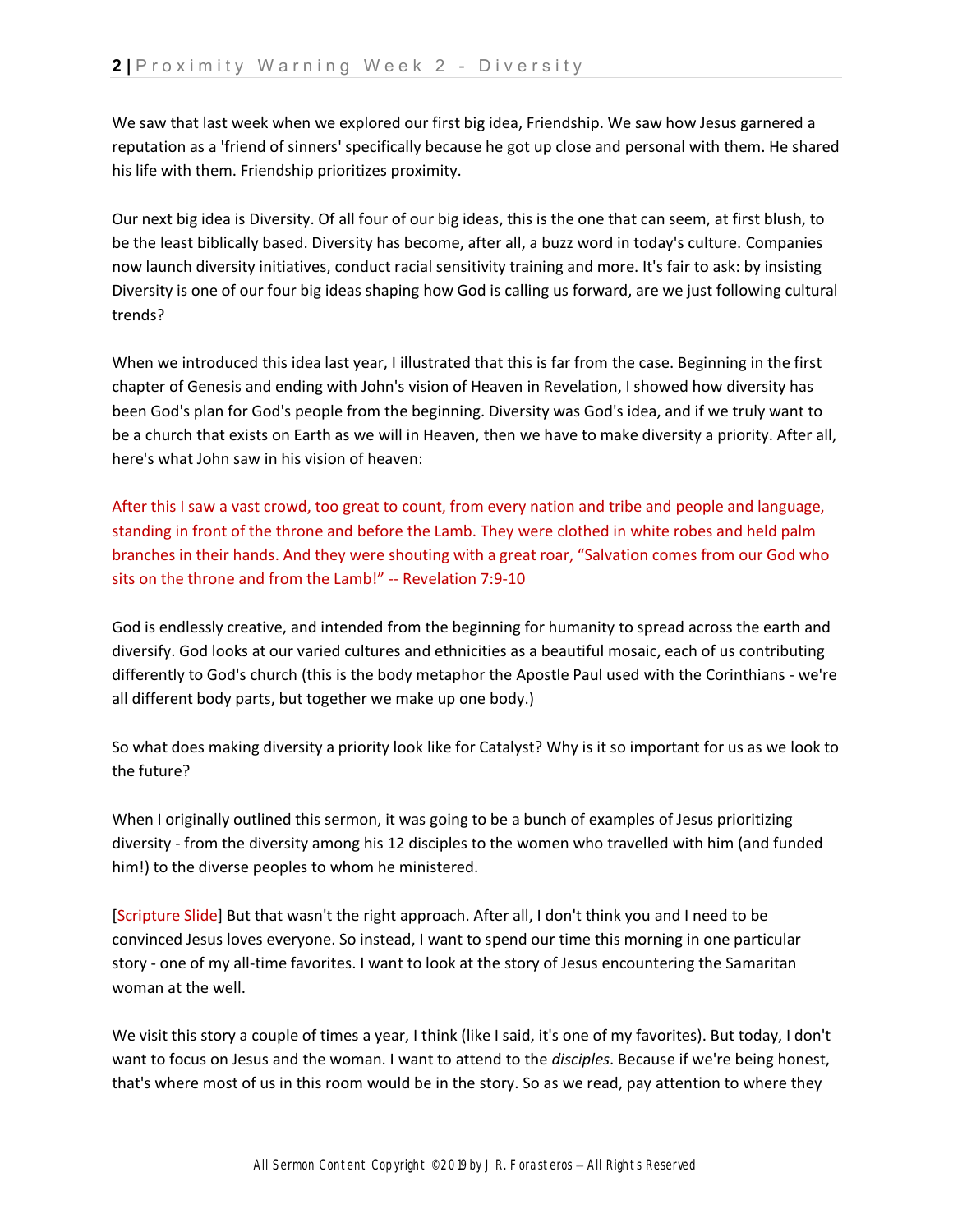are, what they're doing and most importantly, how their inattention to diversity actually keeps them from following Jesus.

It's a bit anachronistic to describe the hatred between Jews and Samaritans as 'racism' since it wasn't based on skin color (and race is a social category that wasn't created until the 1500s), but the biases and prejudices were similar, and just as systemic as racism today - there's a reason Jesus used a Samaritan as the hero of one of his parables to a Jewish audience.

Jesus and most of his disciples were from a region called the Galilee, which was in the Northern part of Israel. Jerusalem, the capital and home of the Temple, is in Southern Israel. Between them was Samaria. There was so much animosity between Jews and Samaritans that Jews travelling from the Galilee to Jerusalem would usually go around Samaria - adding time to the trip, but avoiding having to go through Samaria. Of course, it probably won't surprise you that Jesus didn't waste time with that nonsense. Let's read together, beginning in verse 4:

He had to go through Samaria on the way. Eventually he came to the Samaritan village of Sychar, near the field that Jacob gave to his son Joseph. Jacob's well was there; and Jesus, tired from the long walk, sat wearily beside the well about noontime. Soon a Samaritan woman came to draw water, and Jesus said to her, "Please give me a drink." He was alone at the time because his disciples had gone into the village to buy some food. -- John 4:4-8

If you've ever heard this story taught, you've likely heard how transgressive Jesus is here: he not only goes through Samaria, but he breaks the Billy Graham Rule by spending time alone with a woman - a Samaritan woman! But notice why Jesus is alone: the disciples had gone into Sychar to buy some food.

This is the sort of casual bigotry that keeps us from being truly diverse: Samaritan food was good enough for the disciples to buy, but they weren't about to stay in Sychar. They weren't about to get to *know* any Samaritans.

We're going to skip over the exchange between Jesus and the woman - it's fascinating, but remember we're focused on the disciples. Suffice to say, Jesus puts himself in proximity to her. He gets to know her and her life, and the result of their brief conversation is in verse 25:

The woman said, "I know the Messiah is coming—the one who is called Christ. When he comes, he will explain everything to us."

## Then Jesus told her, "I AM the Messiah!"

Over and over in the gospels, we see Jesus' proximity to people transform them. But what about the disciples?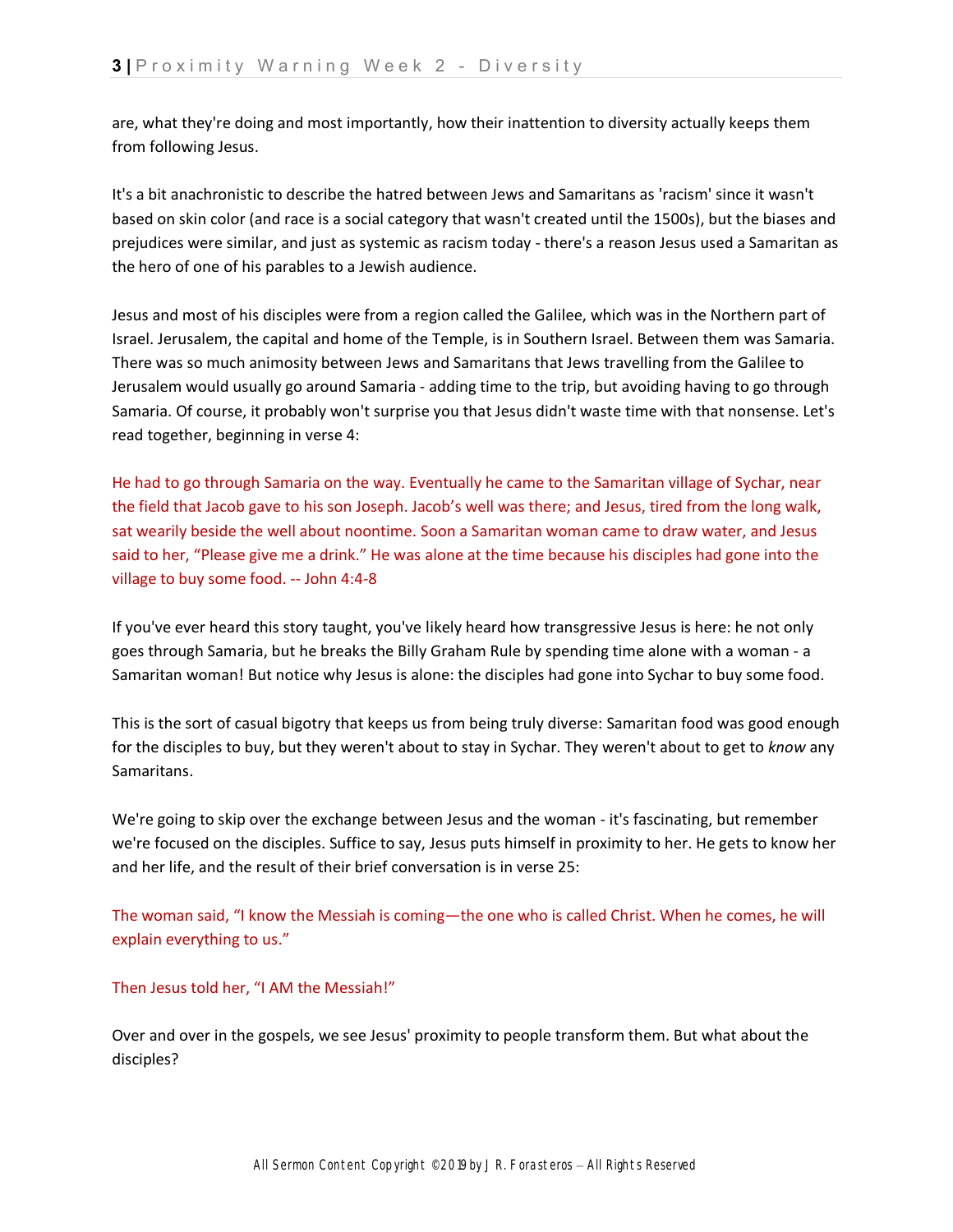Just then his disciples came back. They were shocked to find him talking to a woman, but none of them had the nerve to ask, "What do you want with her?" or "Why are you talking to her?"

They're scandalized by Jesus' proximity - physically and relationally! - to the woman. The woman leaves and tells her people all about Jesus. But what are the disciples doing?

The woman left her water jar beside the well and ran back to the village, telling everyone, "Come and see a man who told me everything I ever did! Could he possibly be the Messiah?" So the people came streaming from the village to see him.

Meanwhile, the disciples were urging Jesus, "Rabbi, eat something." But Jesus replied, "I have a kind of food you know nothing about."

"Did someone bring him food while we were gone?" the disciples asked each other.

The disciples bring back food (can you imagine how proud they must have been, to have escaped from the disgusting Samaritan city with the food they'd been sent to get?). But Jesus tells them he's not hungry because he's full from doing God's work:

Then Jesus explained: "My nourishment comes from doing the will of God, who sent me, and from finishing his work. You know the saying, 'Four months between planting and harvest.' But I say, wake up and look around. The fields are already ripe for harvest. The harvesters are paid good wages, and the fruit they harvest is people brought to eternal life. What joy awaits both the planter and the harvester alike! You know the saying, 'One plants and another harvests.' And it's true. I sent you to harvest where you didn't plant; others had already done the work, and now you will get to gather the harvest."

Here's where it gets really interesting: Note that the disciples left Jesus at the well, went into the city, and returned - according to Jesus - empty handed. But the woman leaves Jesus at the well, goes into the city, and returns with the whole city behind her, coming to meet Jesus.

And even as they're coming, Jesus points and says, "Wake up and look around! The fields are already ripe for harvest!"

The 'harvest' here is those Samaritans the disciples didn't think twice about. Jesus' point is that he sent them into town not just for physical food, but to do his work, to announce his good news. The disciples were sent as Jesus' representatives *and their own biases and prejudices kept them from seeing their neighbors*.

Thank God, then, for this Samaritan woman, who proved to be a more faithful follower than Jesus' own disciples: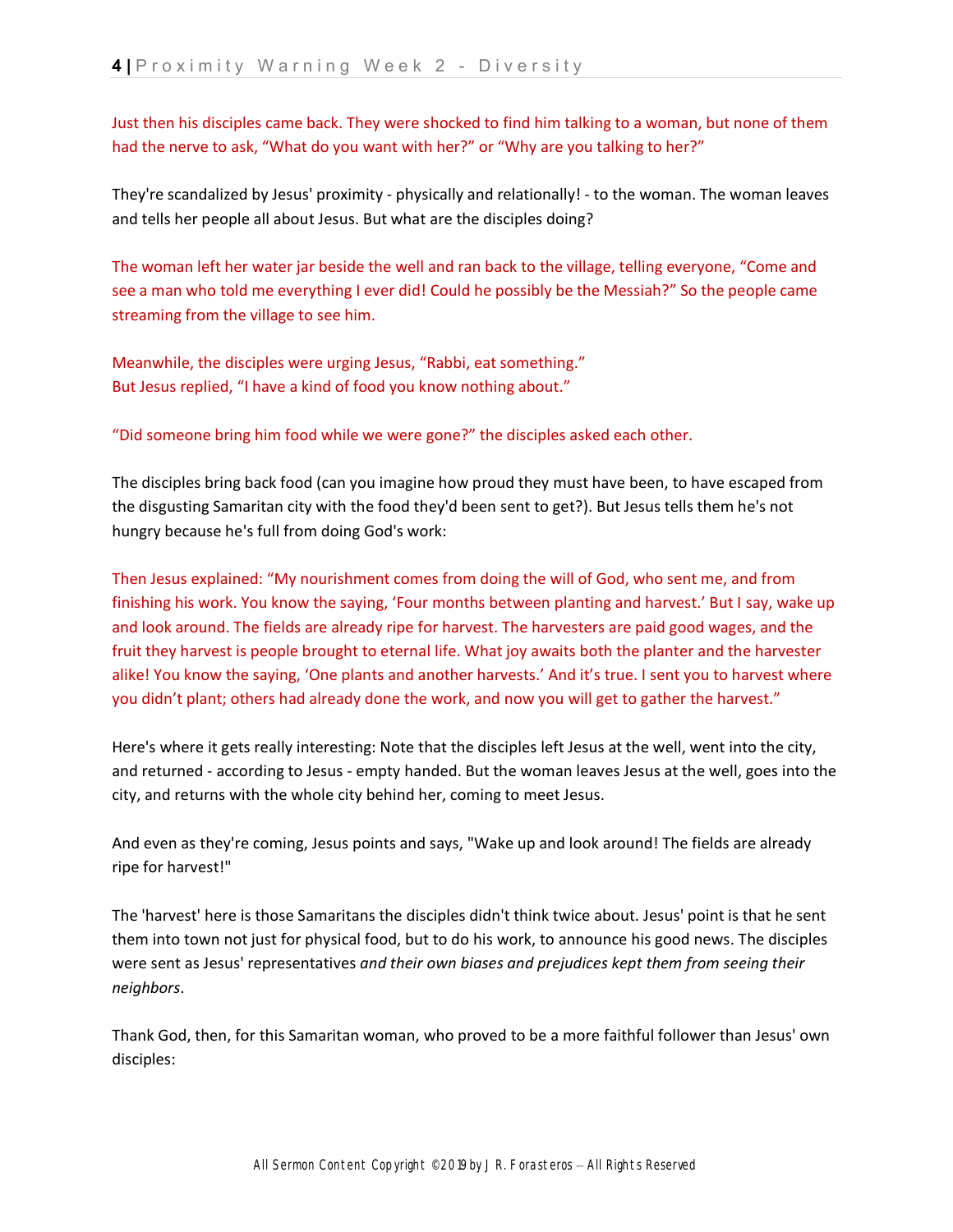Many Samaritans from the village believed in Jesus because the woman had said, "He told me everything I ever did!" When they came out to see him, they begged him to stay in their village. So he stayed for two days, long enough for many more to hear his message and believe. -- John 4:25-41

Diversity was God's plan from the beginning. And Jesus went out of his way to minister to and engage people from all backgrounds and walks of life. The early church made it a point to go all over the known world, welcoming people into this new creation. One early Christian author said it like this:

# Christ himself has brought peace to us. He united Jews and Gentiles into one people when, in his own body on the cross, he broke down the wall of hostility that separated us. -- Ephesians 2:14

The early church was painfully aware of how difficult it is to bring peoples of different worldviews, cultures and ethnicities together. Race only further complicates those differences. But they insisted that Jesus brings us all together, that he tears down the walls of hostility that separate us.

This is an especially important issue for our city. Rowlett is one of the ten fastest growing cities in the US. In the last thirty years, we've tripled in size, from 23,000 in 1990 to over 70,000 by next year. With the additions of the tollway and the DART station, our city is becoming more and more diverse by pretty much any metric you can measure: racially, by age, and more.

A church that doesn't prioritize diversity is one that won't be ready to spread Jesus' good news to the Rowlett of 2020 and beyond. We want to be a church *for* our community. From the beginning, Catalyst has been a church where it's important to us that anyone who comes in feels immediately comfortable. Diversity is a big part of that. We want young and old. Male and female. Black, white, Asian, Latinx, Indigenous. No matter who you are, we want you to feel like this is your place, and we're your people.

### What does that look like?

It means we continue to educate ourselves as individuals and as a church. We continue to work to bring a diversity of voices to the platform and into our lives. We seek out those who aren't like us. Like Jesus did, we make *proximity with those who are different from us* a priority in our lives.

We also have to note that Jesus didn't claim to be color-blind. He didn't say to the Samaritans, "I think of you as pretty much other Jews." Rather, he came to them *as Samaritans* and welcomed them into his new kingdom. Similarly, the early church didn't insist Gentiles become Jews (well, some did, but they were overruled). Rather, they insisted God loved Gentiles just as they are.

So we have to ask the question: what unique contributions do Black Christians bring to the body of Christ? What about our Hispanic brothers and sisters? Our Asian and Indigenous believers? If you can't answer those questions, it means you haven't asked the question, haven't investigated. And that means *you're missing out on part of who God is*.